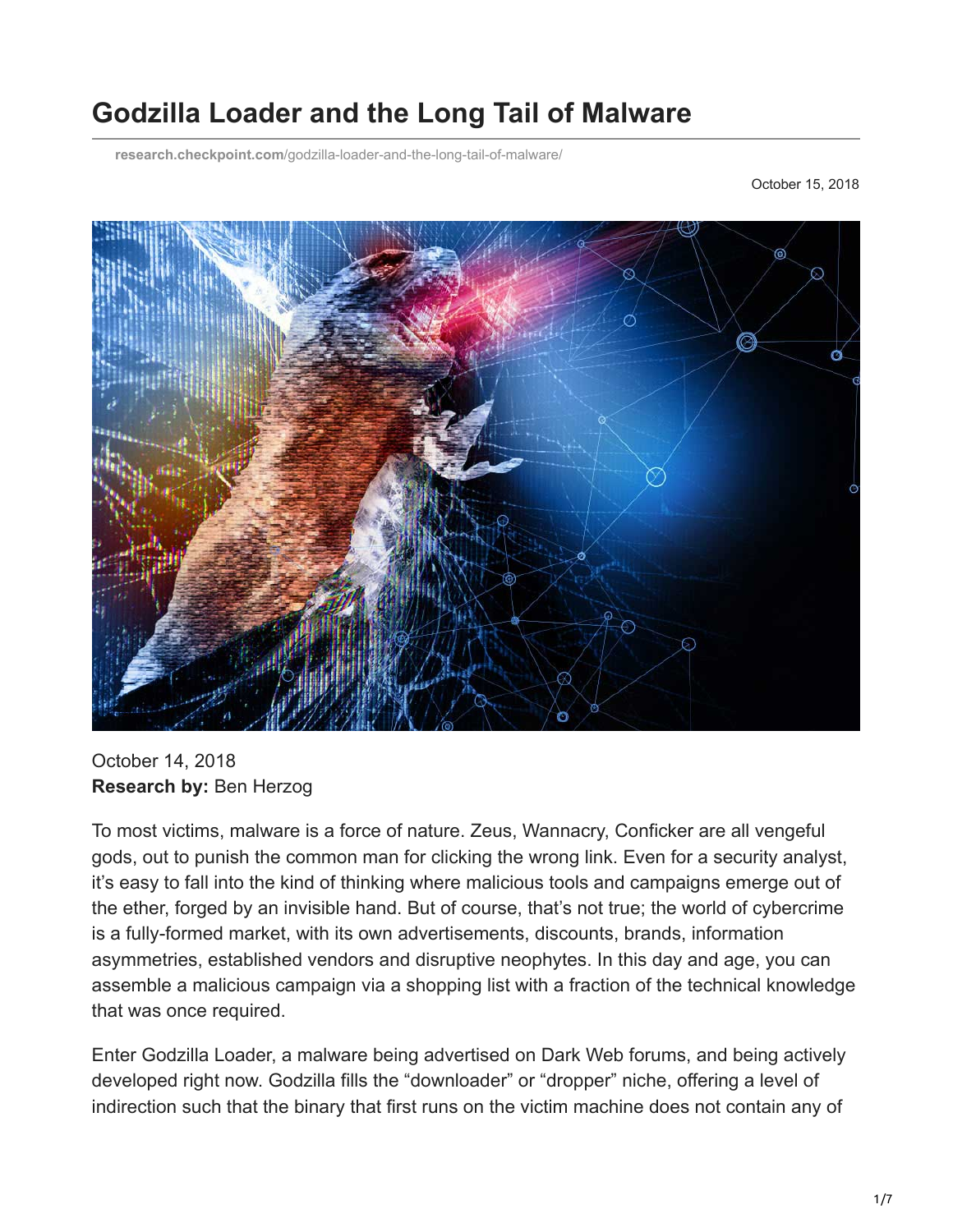the actual payload, and instead downloads the payload from a remote server. Godzilla is actively maintained, with new features being added periodically, and retails for \$500, around a quarter of the asking price of its better-established competitor, [Emotet.](https://research.checkpoint.com/emotet-tricky-trojan-git-clones/)

| GODZILLA                 |  |
|--------------------------|--|
| Login                    |  |
| Password                 |  |
| $\bigtriangledown$ ENTER |  |
|                          |  |

#### **Figure 1:** Web panel of Godzilla Loader

#### **Godzilla Features and What They Are For**

To get you in the right mindset for considering Godzilla vs. Emotet, here's our own downloader, written in Python:



We graciously charge \$0 for this piece of code, which is really more like a haiku. It should now be clear why downloaders such as Godzilla justify their price tag not by their core functionality (of downloading and execution), but by their shiny list of impressive-sounding features. Godzilla's full advertisement opens as follows: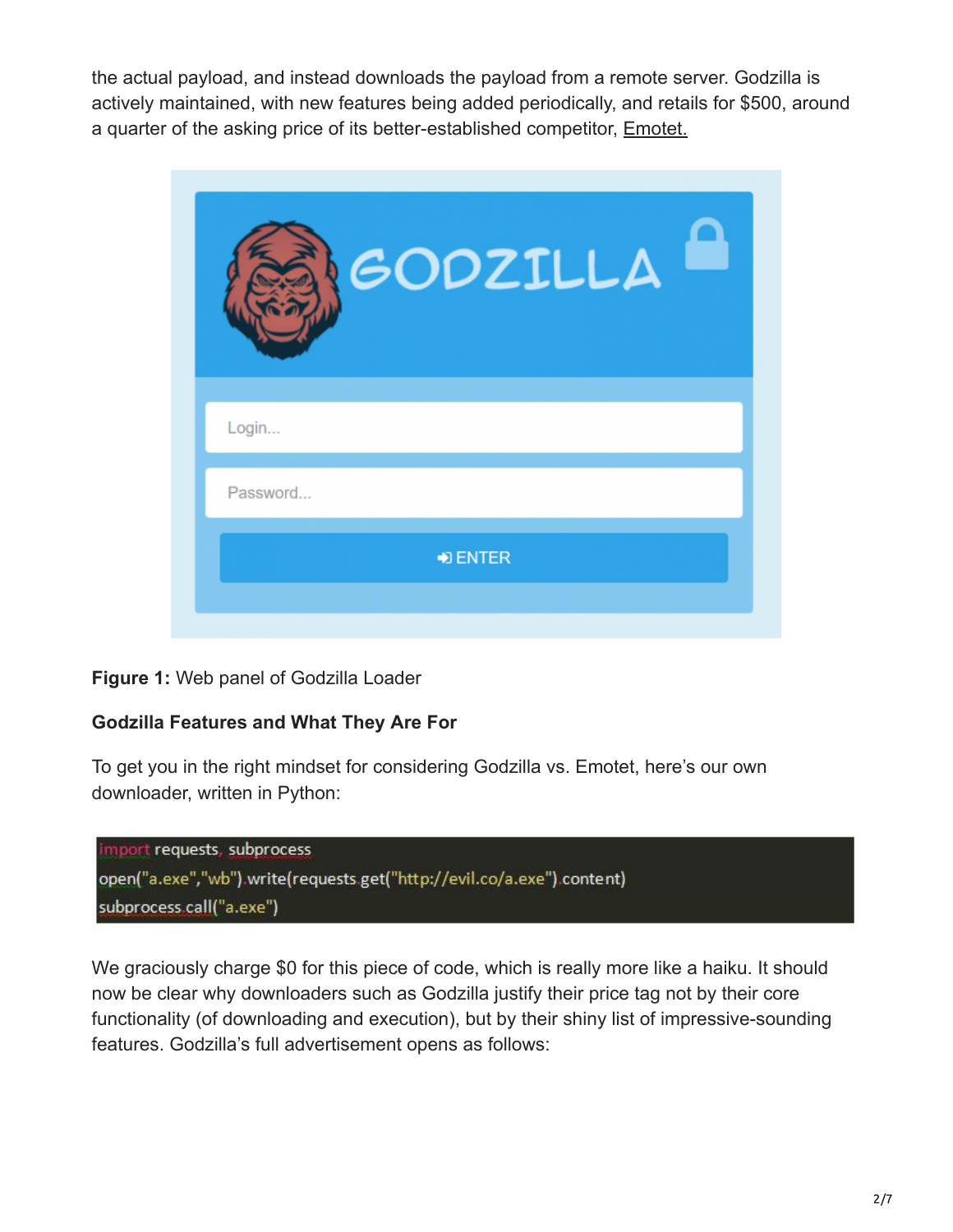| Godzilla Bot:                                                                                                       |
|---------------------------------------------------------------------------------------------------------------------|
| - Written on pure C and WinAPI, without the use of ATL / MFC and third-party libraries;                             |
| - Uncompressed size EXE with full functionality: $\sim$ 12 KB is not a resident, $\sim$ 15 KB resident;             |
| - Bypassing most types of AV protection: Low IL, HIPS;                                                              |
| - Raising privileges to SYSTEM:                                                                                     |
| - Execute the DLL in the loader process memory, without saving to disk;                                             |
| - Running the drivers;                                                                                              |
| - Checking the C2 server using the server response signature RSA;                                                   |
| - Deleting shadow copies and Windows recovery points;                                                               |
| - Support for * .bit domains:                                                                                       |
|                                                                                                                     |
| Godzilla Panel:                                                                                                     |
| - Statistics in real time, without the need to update the page;                                                     |
| - Distribution of tasks by country, time, operating systems, OS architecture, quantity;                             |
| - Statistics by geographical coordinates, time, versions of operating systems, indenting, online for a day, a week; |
| - Localization of the interface in Russian and English:                                                             |
| - Night / day theme for convenient use at any time of day;                                                          |
| - Guest statistics by the token;                                                                                    |
| - The possibility of automatic (by cron) / manual update EXE in the control panel;                                  |

*The opening of the Godzilla Loader ad. This is followed by the list of features and version history.*

According to our investigation, this marketing effort is running into difficulties. We've tried various methods of measuring the number of victims that get hit by Godzilla Loader each day, and all those methods agree that the answer is "not that many". Even accounting for possible blind spots, the infection rate is almost certainly a tiny fraction compared to the numbers for Emotet.

Emotet's top three features are its lateral movement, its abuse of third-party libraries and its wonky control flow. To better understand how Godzilla Loader's top features fare in comparison, we'll look at some of the highlights from the brochure.

#### **Bypassing the UAC not-a-security-boundary**

Early MS-Windows had little in the way of access control, and UAC was introduced in Windows Vista as a stop-gap measure to remedy this. You are probably familiar with the dialogue box prompt that informs you that this-or-another process "wants to make changes to your computer", which is a layman's translation for "wants to have administrator privileges". UAC originally achieved infamy for driving early Vista adopters out of their minds with constant prompts that froze the entire rest of the screen and stole focus from all other applications.

Since UAC's debut, its user interface has seen major improvement, but the same cannot be said for its ability to get in the way of malicious actors. While UAC did present a certain barrier to entry for malware (for example) turning off your AV product, that barrier turned out to be surmountable, with some effort. If you want an idea of what we mean by that, consider the [UACME](https://github.com/hfiref0x/UACME/tree/master/Source) github repository, maintined by infosec personality [@hFireF0X;](https://twitter.com/hFireF0X) the repository is an educational exhibit which currently lists over 50(!) different attack vectors for bypassing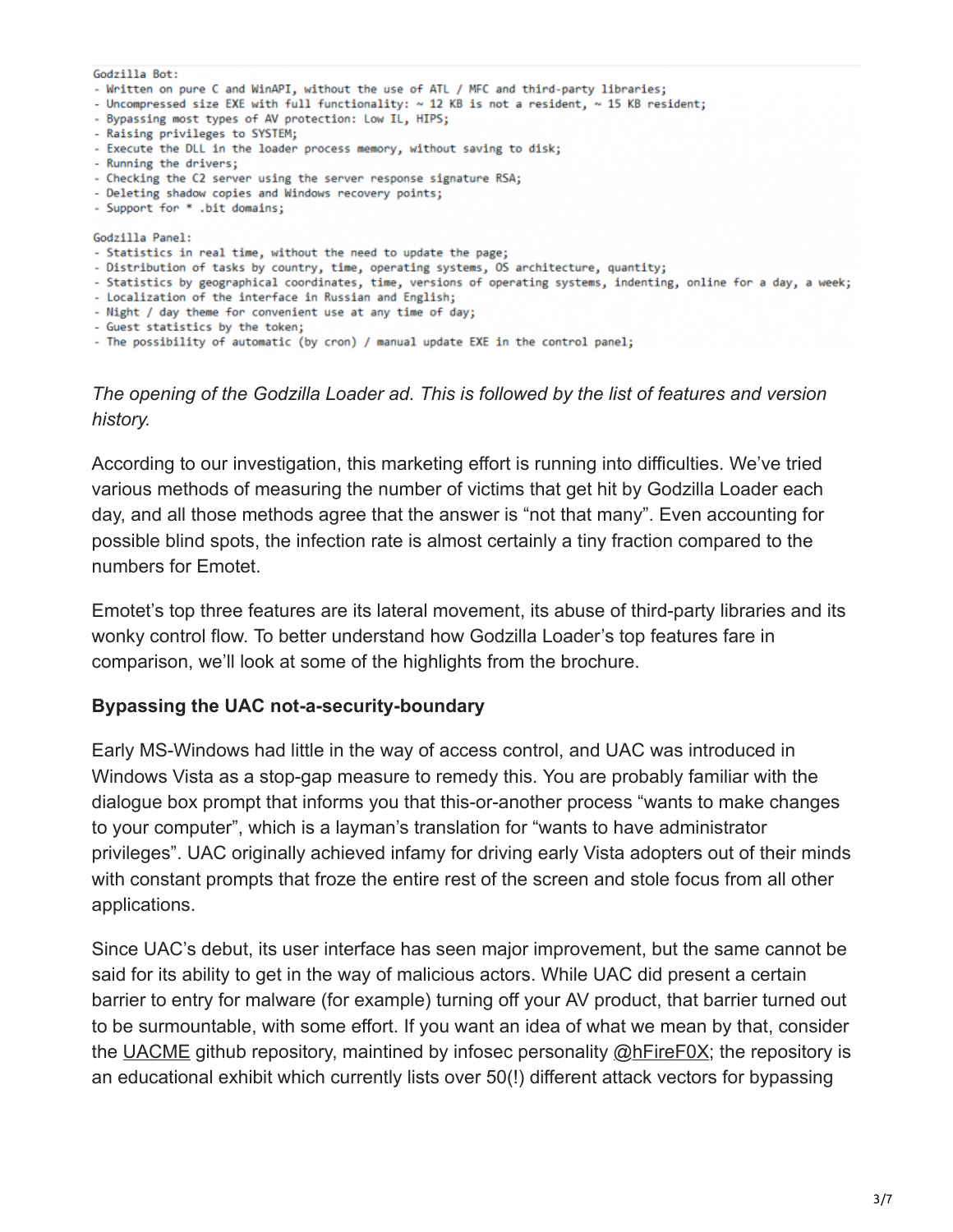UAC and their corresponding implementations. The battle for UAC as a fully robust security feature has long since been lost. It was nearly a decade ago that Microsoft sighed and declared that [UAC is not a Security Boundary.](https://blogs.msdn.microsoft.com/e7/2009/02/05/update-on-uac/)

As alluded to in the ad, Godzilla loader comes with a built-in UAC bypass — to be specific, the one described [here.](https://enigma0x3.net/2016/08/15/fileless-uac-bypass-using-eventvwr-exe-and-registry-hijacking/) This UAC bypass relies on a behavioral quirk in the privileged [process eventvwr.exe; when consulting the registry for the location of the Microsoft](https://en.wikipedia.org/wiki/Microsoft_Management_Console) Management Console, it consults a key which can be modified with no privilege requirements. An attacker can therefore specify whichever executable they please, and this executable will run with administrator privileges. (Let's not get into the icky discussion of whether this can be classified as a "bug" or a "feature" or a "vulnerability" or what, and agree that this is a Bad Thing).



*Manifest of eventvwr.exe, including auto-elevate request.*

## **When all you have is an IUNKNOWN interface, everything looks like a COM Object**

If you come away from this piece remembering only one thing about Godzilla Loader, remember that it has a borderline-obsession with COM objects.

Consider the problem of network communication with the C&C server. Garden-variety malware will use the WinInet API (e.g. HTTPSendRequest, InternetCrackURL…) to perform this communication, or *maybe* it would go the socket programming route and directly invoke ws2 32 for stealth of for implementing a homebrew protocol on top of TCP. Instead, Godzilla Loader:

- 1. Calls CreateWindowEx to create a 0x0 pixel window belonging to the AtlaxWin class
- 2. Uses the window's built-in IUnknown COM interface to invoke the QueryInterface method, which is used to request a IWebBrowser2 COM interface to the window
- 3. Invokes the IWebBrowser2 COM interface's Navigate method on the C&C URL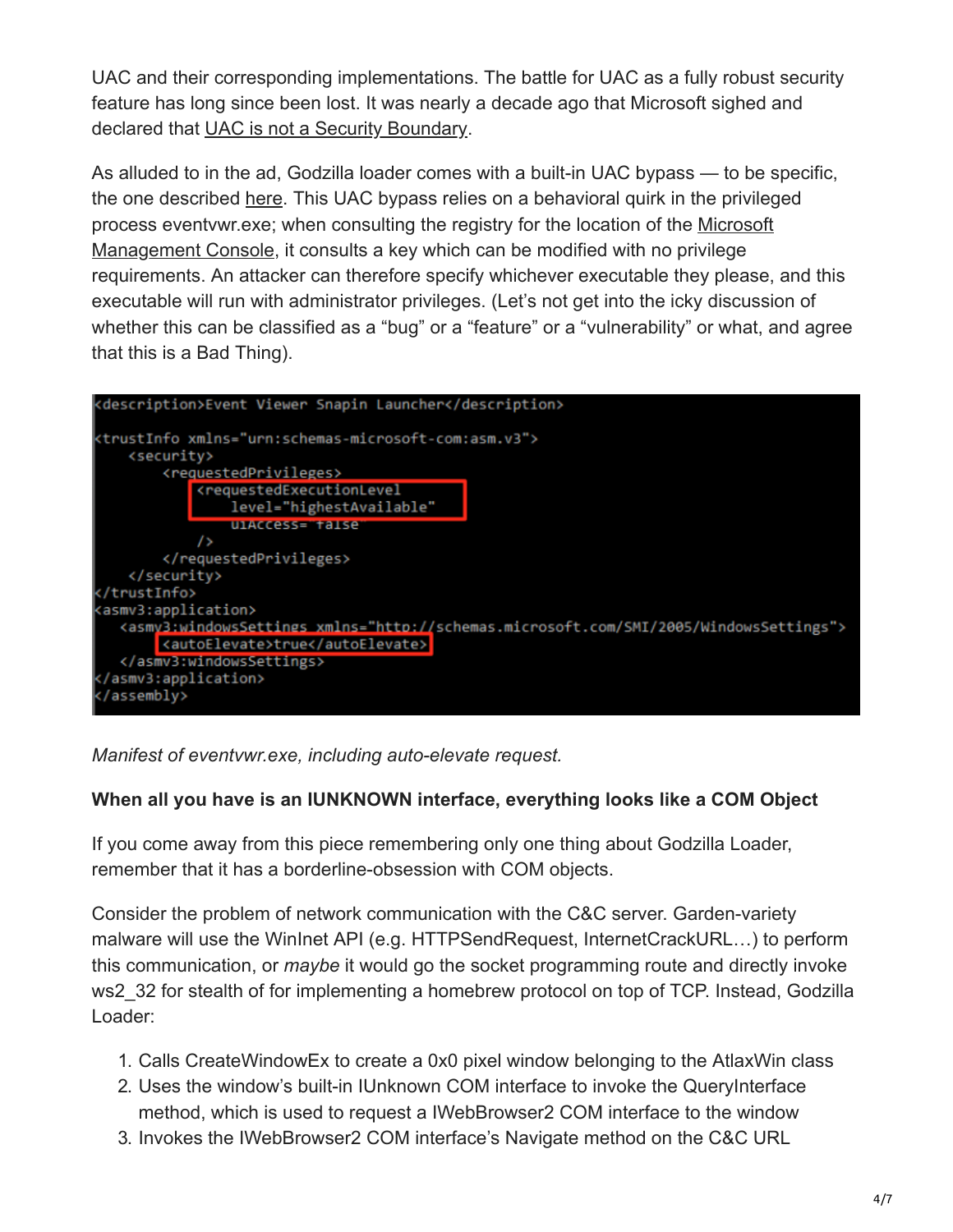- 4. Polls the window using the IWebBrowser2 COM interface's get ReadyState method until the window resports a 'ready' state
- 5. Retrieves the downloaded document using the IWebBrowser2 COM interface's get\_Document method
- 6. Requests an IHTMLDocument3 COM interface to the document by using the IUnknown COM interface to invoke QueryInterface
- 7. Calls the IHTMLDocument3 COM interface's getElementsByName method in order to collect the payloads in the server response, which are enclosed by element tags; this returns a collection of elements which is accessible by the COM interface IHTMLElementCollection
- 8. Drains the IHTMLElementCollection COM interface's underlying iterator by repeated calls to its built-in item method
- 9. Requests a IHTMLElement COM interface to each HTML element by using the IUnknown COM interface to invoke QueryInterface
- 10. Invokes the IHTMLEI ement COM interface's get innerText method in order to collect the data enclosed by the tag

This functionality was already present in earlier versions of Godzilla. In later versions, the author boasts that they have converted even more of the control flow to rely entirely on COM interfaces; persistence is achieved via the IPresistFile interface and shell executions of programs on the local disk are triggered via the IShellDispatch interface.

| edx, [ebp+iwebbrowser_2_interface_to_window]<br>lea |  |
|-----------------------------------------------------|--|
| edx ; ppv0bject<br>push                             |  |
| lea                                                 |  |
| ; IWebBrowser2 Interface                            |  |
| ecx, OCDAFh<br><b>MOV</b>                           |  |
| edx : riid<br>push                                  |  |
| [ebp+riid.Data1], 0D30C1661h<br><b>MOV</b>          |  |
| [ebp+riid.Data2], cx<br><b>MOV</b>                  |  |
| dword ptr [ebp+riid.Data3], 3E8A11D0h<br>mov        |  |
| dword ptr [ebp+riid.Data4+2], 0C94FC000h<br>mov     |  |
| word ptr [ebp+riid.Data4+6], 6EE2h<br>mov           |  |
| ecx, [eax]<br><b>MOV</b>                            |  |
| eax ; This<br>push                                  |  |
| [ecx+IUnknownUtbl.QueryInterface]<br>call           |  |
| test<br>eax, eax                                    |  |
| js<br>short loc 402512                              |  |

#### *Godzilla's first request for a COM interface, among very many.*

This is a highly unusual stylistic choice, and all the more notable for the consistency across the malware's core features. By taking this route, the author of Godzilla Loader diminishes the chances of the downloader being caught by behavioral sandbox analysis, and gives his creation some flair that might help it stand out from the competition.

## **Ransomware Housekeeping as a Service**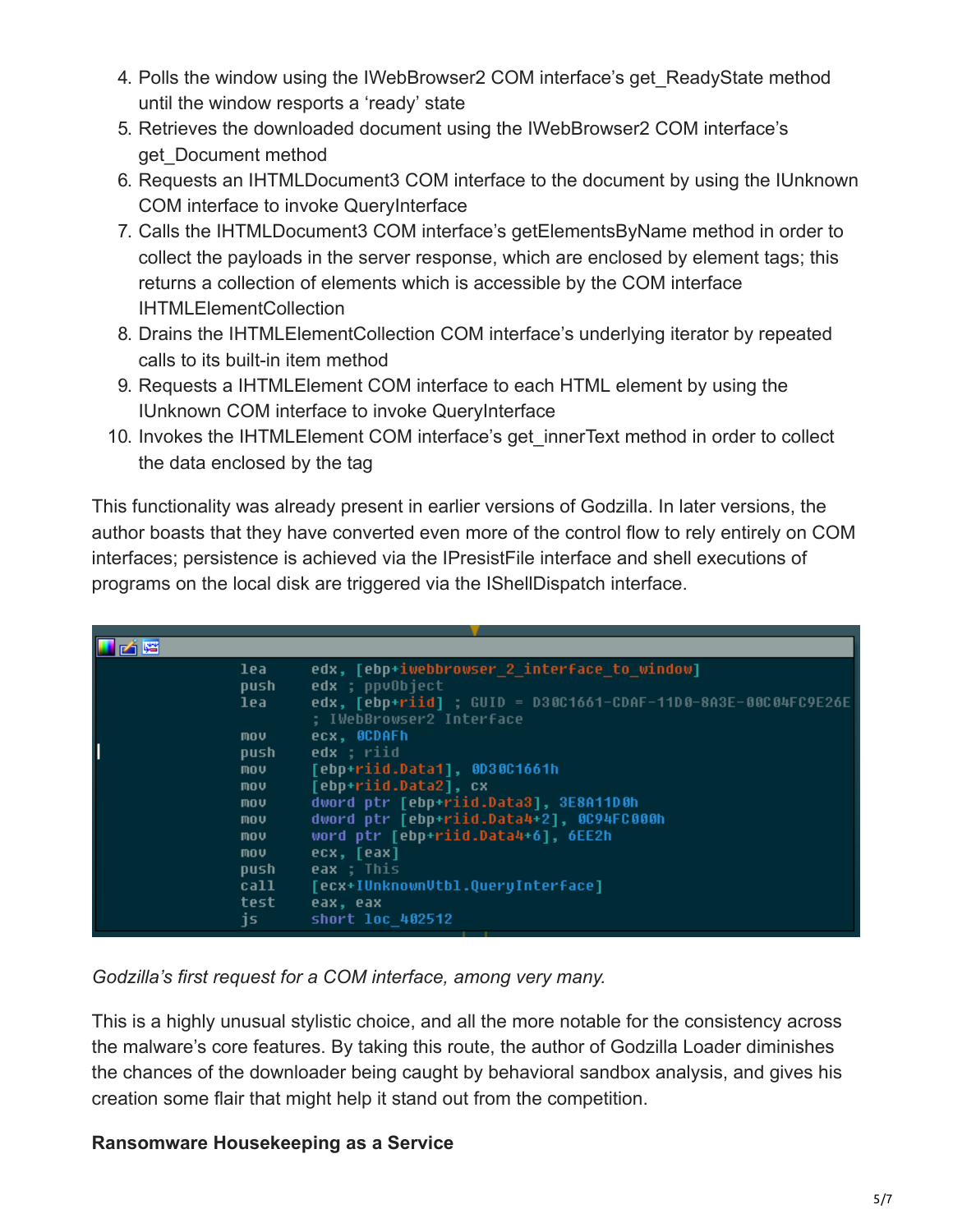One other feature that caught our eye in particular is the automatic deletion of file backup shadow copies on the victim system. For most types of malicious campaigns, this feature won't make a difference one way or the other; the only possible reason for it being there is to foil a very specific anti-Ransomware measure which operates by recovering the original files from the shadow file backups.

[To begin with, "recover the shadow files" sits relatively low on the totem pole of anti-](https://blog.checkpoint.com/2015/08/17/what-you-can-and-cant-do-against-ransomware/)Ransomware attacks. On top of that, the vast majority of ransomware will come with this feature built-in; while ransomware authors [typically aren't brilliant cryptographic minds](https://blog.checkpoint.com/wp-content/uploads/2016/10/GreatCryptoFailuresWhitepaper_Draft2.pdf), they *have* picked up the basics, and the basics have come to include "make sure to delete the shadow files". Only the lowliest-tier of low-tier ransomware efforts fail to check this tick-box.

Who's the target audience for this feature? That's a very good question.

## **More Feature Highlights**

- Godzilla loader employs RSA-2048 to verify the identity of the C&C server that is, the server response is signed, and the client verifies the signature before acting on the server's orders. In the event of a DNS-level takeover of the C&C domain, the malicious operation will be down but the domain's new owner will not be able to issue new commands. It's a neat little feature, but just a teaser for the full hypothetical power of asymmetric crypto in this context; mostly it makes us think, "God help us all if the ingenuity that produced TOR ever goes into the malware business".
- In the feature list, the author boasts of a double-layered fail-safe for C&C communication. First, if communication with the server is not successful, the malware defaults to its DGA implementation; then, if that's not successful, either, it checks Twitter for a specific hashtag (which is pseudo-randomly generated depending on the day, similarly to the DGA). The campaign controller can announce new C&C sites by generating the hashtag themselves and tweeting the new C&C domain with this hashtag.
- The latest major version of Godzilla, which has been in development as early as December of last year, is set to include a full plugin Ecosystem — including a propagation module, keylogger module and password stealing module.

## **Conclusion**

At first glance, the existence and adoption rate of Godzilla both seem to be a simple example of the principle of the [Long Tail.](https://en.wikipedia.org/wiki/Long_tail) Like mobile phone models and programming languages, we expect the popularity of malicious downloaders to follow a [Pareto distribution](https://en.wikipedia.org/wiki/Pareto_principle) where a few actors dominate most of the market, and the rest is occupied by an ocean of small niche actors. That's definitely a part of the story, but not all of it. It beggars belief that a sane, transparent market built of fully rational actors would give birth to these two wildly divergent,